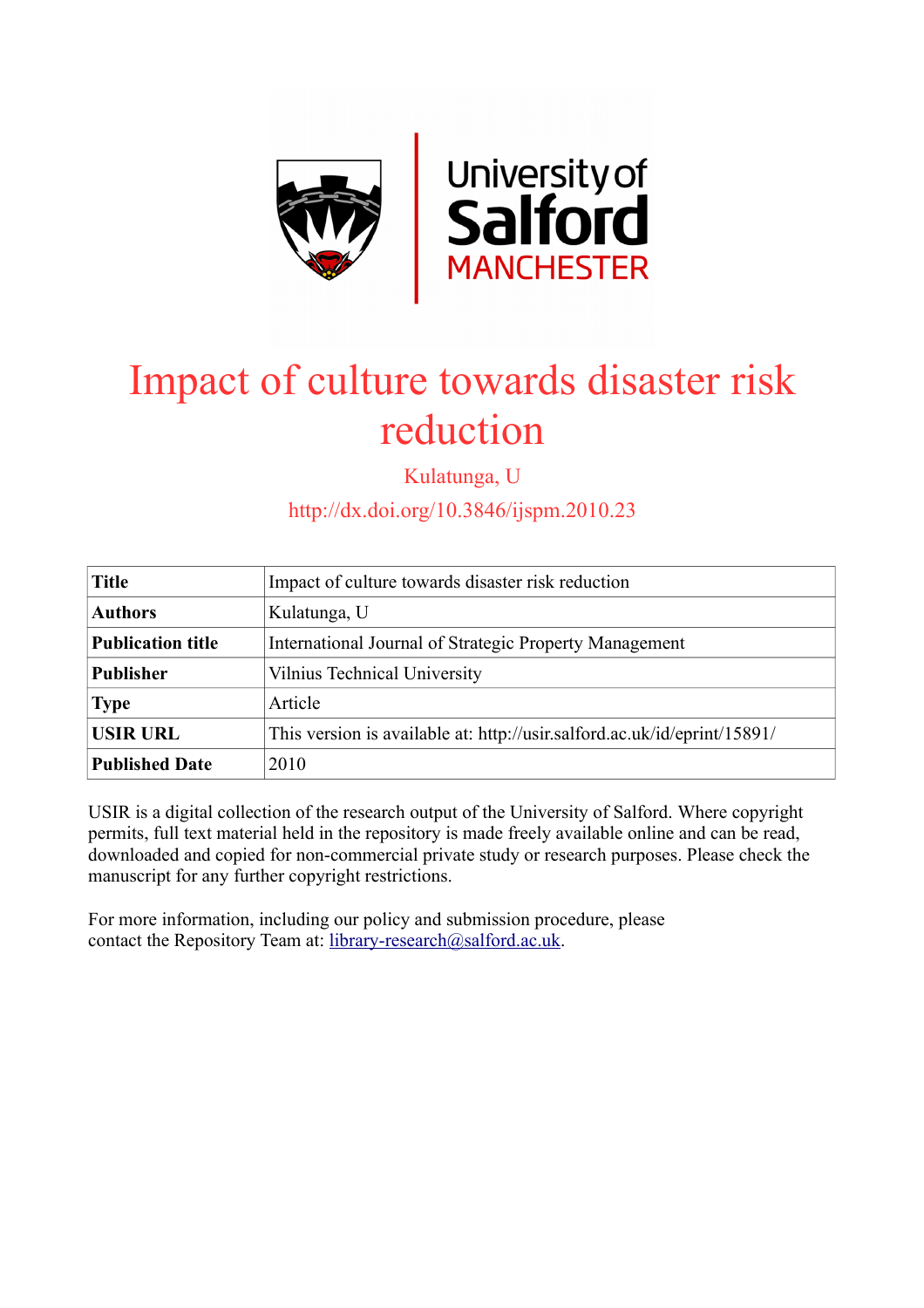# **Impact of Culture towards Disaster Risk Reduction**

Udayangani Kulatunga School of the Built Environment, University of Salford, Salford, M5 4WT, UK. (email: U.Kulatunga@salford.ac.uk)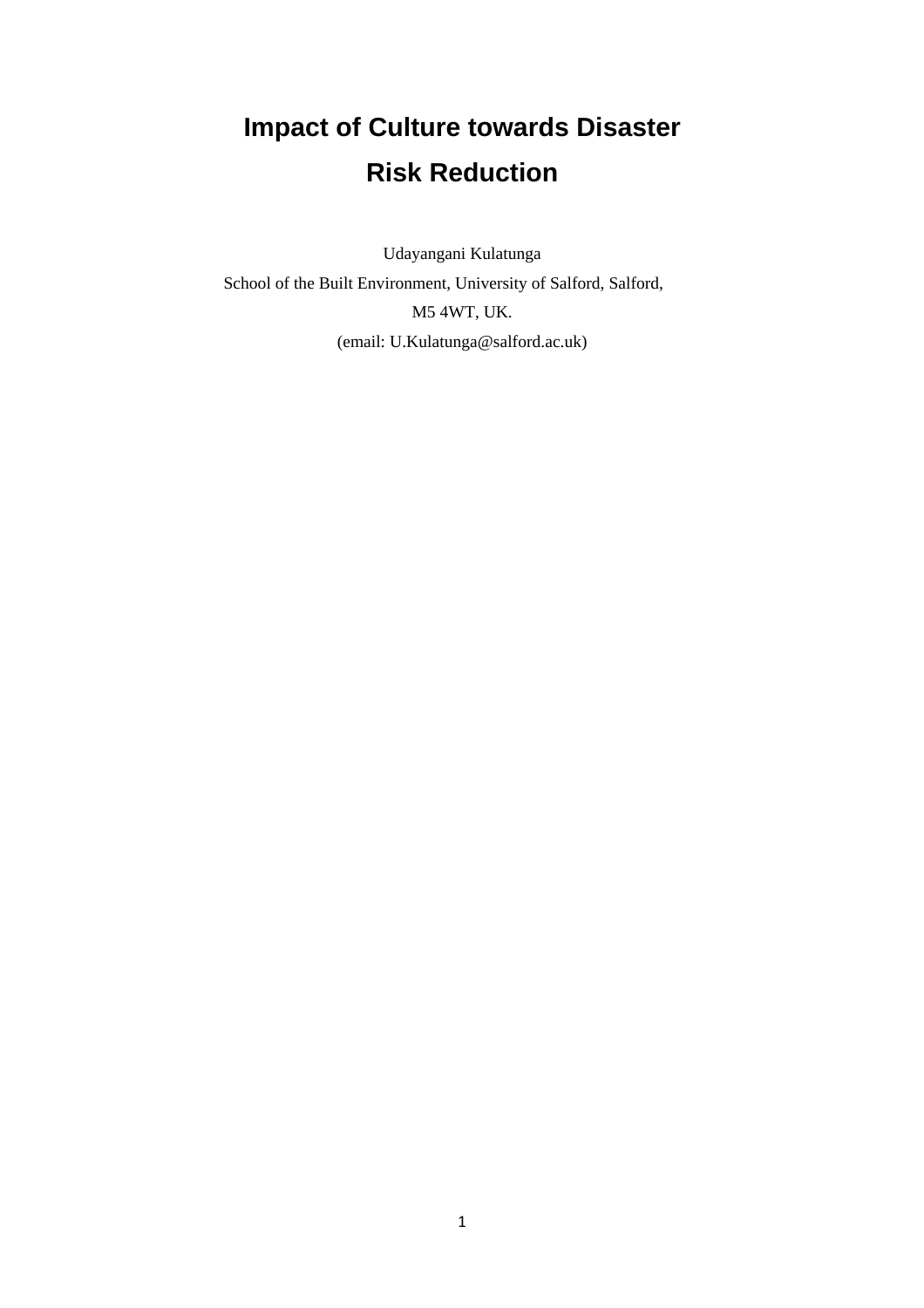#### **Abstract**

Number of natural disasters has risen sharply worldwide making the risk of disasters a global concern. These disasters have created significant losses and damages to humans, economy and society. Despite the losses and damages created by disasters, some individuals and communities do not attached much significance to natural disasters. Risk perception towards a disaster not only depends on the danger it could create but also the behaviour of the communities and individuals that is governed by their culture. Within this context, this study examines the relationship between culture and disaster risk reduction (DRR). A comprehensive literature review is used for the study to evaluate culture, its components and to analyse a series of case studies related to disaster risk.

It was evident from the study that in some situations, culture has become a factor for the survival of the communities from disasters where as in some situations culture has acted as a barrier for effective DRR activities. The study suggests community based DRR activities as a mechanism to integrate with culture to effectively manage disaster risk.

**Key words:** Anthropologist, Culture, Components of culture, Disaster risk reduction, Livelihood patterns

# **1. Introduction**

Disasters are defined as sudden events that bring disruption to a society with human, material, economic and environmental losses or impacts that exceed the ability of the affected community to cope up with by using their own resources (UN/ISDR, 2009). Considering the fact that disasters do not have to be always a sudden event but can develop over a time period EM-DAT (2009) defines disasters as a situation or an event that overwhelms the capacity of the affected community which seek national or international assistant. Implementation of appropriate disaster risk reduction (DRR) measures is an important element in disaster management. Lack of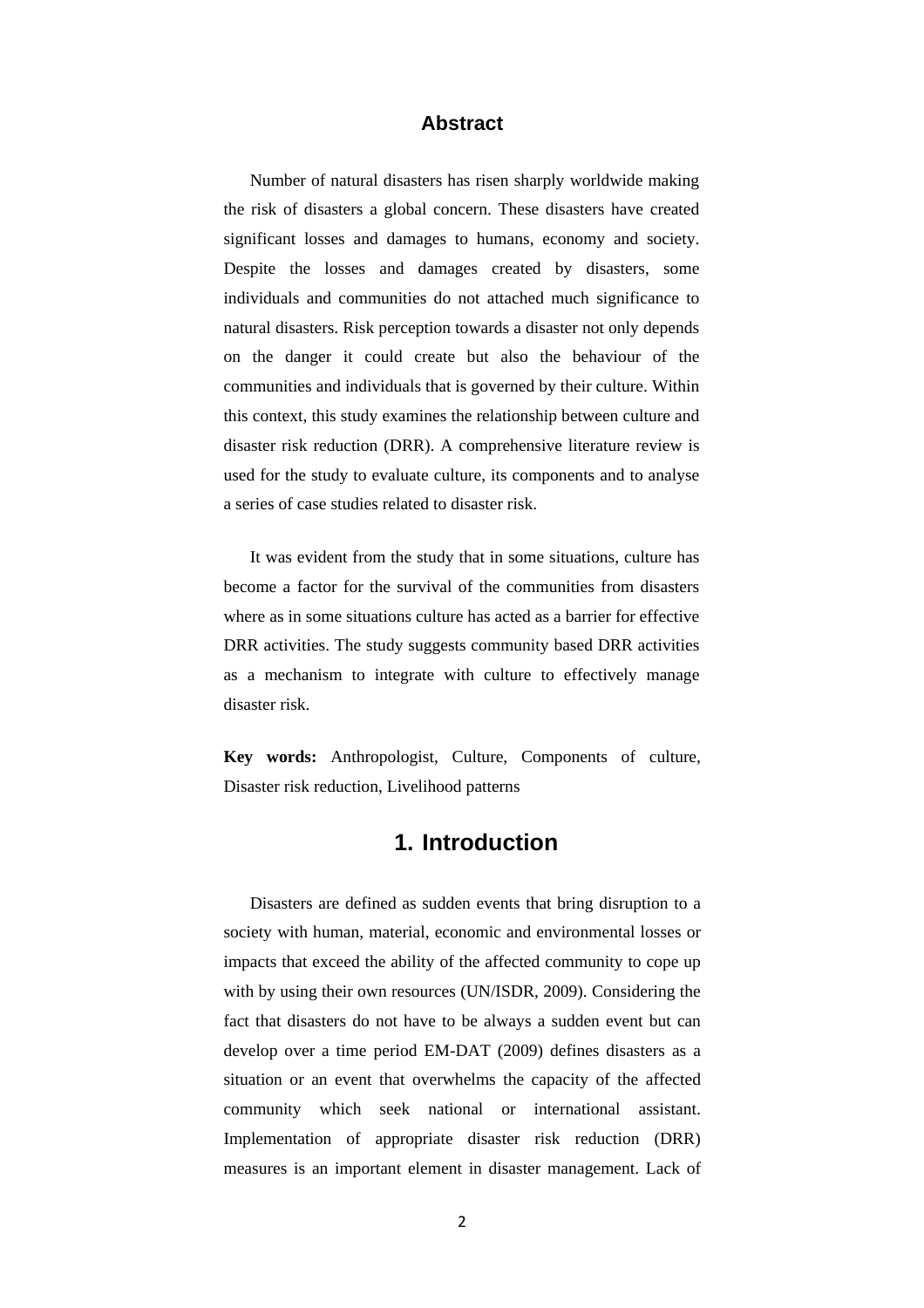DRR measures could lead to significant loss and damage to human and materials and could hamper economic wealth of the society.

Over the past years, natural hazards have caused extensive losses and damages to human lives, physical facilities and socio-economic conditions of the affected communities. For example Indian ocean Tsunami (2004), Hurricane Kathrina in New Orleans (2005), earthquake in Italy (2009) and floods in Pakistan (2010) have created losses and damages to disrupt essential functions and development goals of the economy and society. Further these natural disasters have increased stress and vulnerability of people and disempowered individuals and society hampering individuals and communities' development even in the long-run. However, the degree to which these so called natural hazards to be considered as "natural" is being questioned (Haigh and Amaratunga, 2010). Similar to the views of Haigh and Amaratunga (2010), Wisner et al. (2004) asset that natural hazard only cannot create extensive losses and damages, but poorly managed interactions between society and environment contribute to convert natural hazards into disasters. Vulnerability of community towards a disaster can be depend upon the factors related both physical and social elements of the community (McEntire et al, 2010) but do not need to totally depend on the natural hazard it self.

Therefore, it is argued that "natural disasters" are also created by humans by increasing the vulnerability of people towards extreme physical events by constructing unsafe buildings, poor urban planning, poverty and dense population. Therefore, considering natural hazards as events beyond human control is being challenged but the root causes of the disasters are evaluated to find effective solutions to minimise the losses and damages to humans, economy and social activities.

Despite the danger and losses from hazards, sometimes people do not attach much significance for them. For example, why do some communities live in the slopes of active volcanoes? According to the views of anthropologists (who study about humankind especially human culture and human development), cultural factors influence

3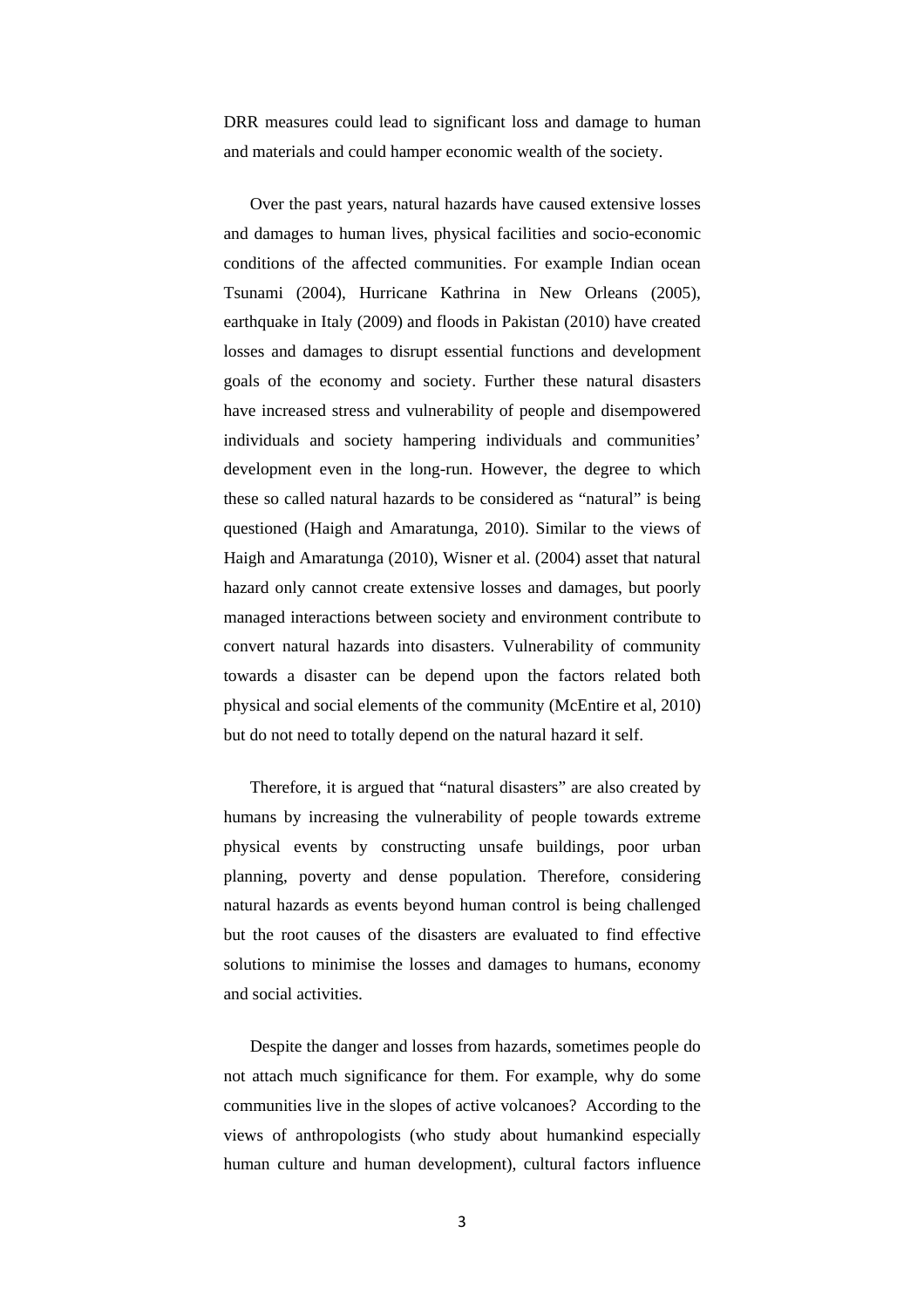behaviour of people when facing to a hazard (Oliver-Smith, 1996). They argue that during a hazardous situation, people not only consider the danger that they could encounter, but give a priority for factors like social values, religious believes, traditions, and attachment to a location.

Accordingly, this study examines the impact of culture towards DRR through a comprehensive literature review. The study first evaluates the definitions and elements of culture. This is followed with an analysis of several case studies related to disaster risk along with cultural aspects to ascertain links between culture and DRR. Finally, the study leads to a discussion on highlighting the areas that we need to consider for effective integration of culture towards DRR.

# **2. Culture**

#### **2.1 What is culture?**

The importance of culture towards disasters was particularly highlighted during the Indian Ocean Tsunami. When the Tsunami hit the coast lines of the south Asian countries in the year 2004, some communities with indigenous knowledge regarding Tsunami were successfully survived where as migrants and tourists who did not had local knowledge were hugely affected (Arunotai, 2008). Survival of some indigenous communities as oppose to migrants and tourists were mainly based on the presence of "cultural" knowledge different people had on the Tsunami. People view culture in different ways and some argue that it is complex and difficult to define. For some, culture is simply the way of life that expresses certain meanings and values of people (Williams, 1961). Baligh (1994) extends Williams's (1961) definition and sees culture as the ultimate way of doing things or a way of finding ways of doing things. Anthropologists view world as a "cultural mosaic" of traditional culture and inherited values (Nanda and Warms, 2007). The famous anthropologist Edward Taylor claims that culture as the "complex whole which includes knowledge, belief, art, moral, law, custom and any other capabilities and habits acquired by man as a member of society"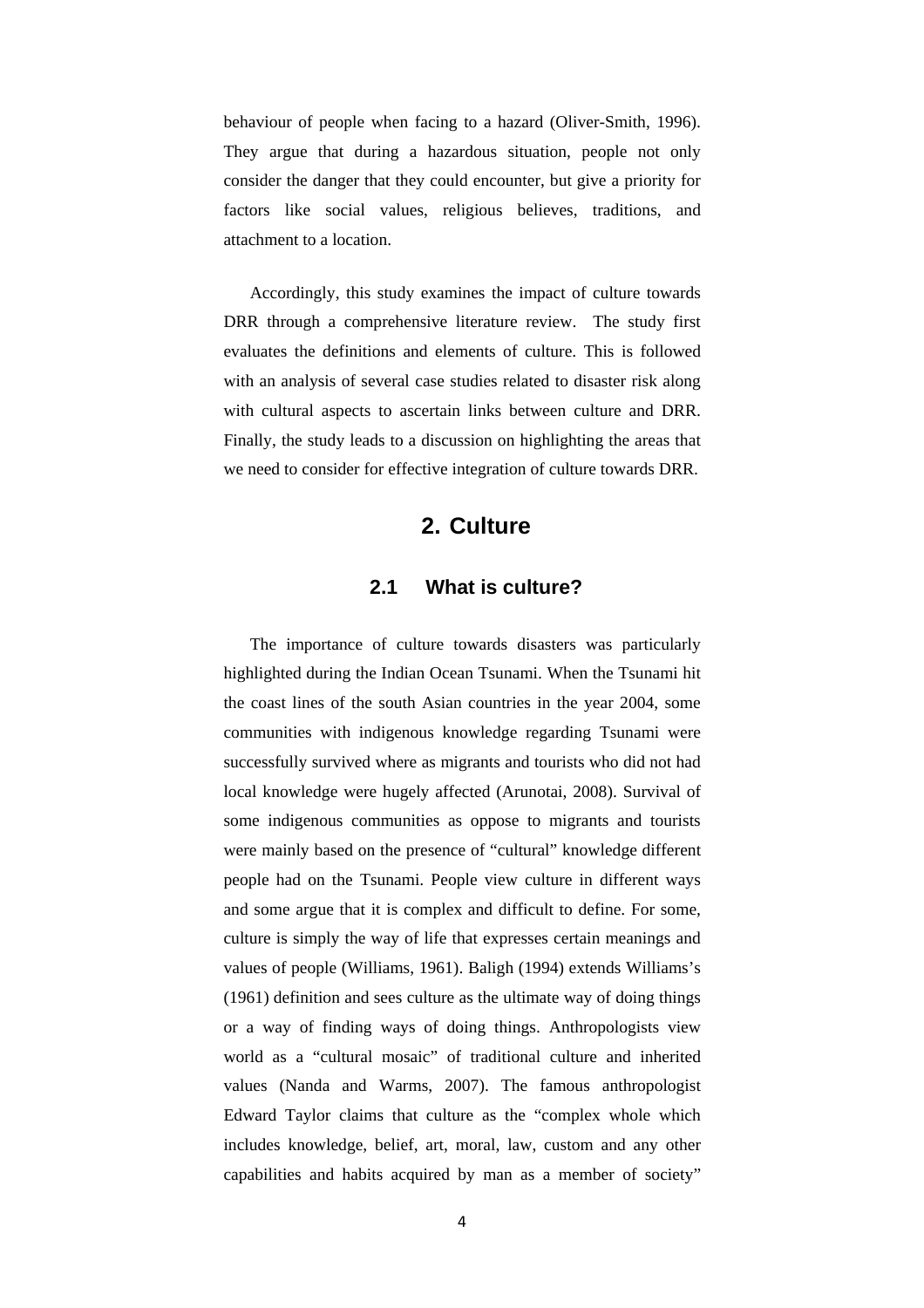(Taylor, 1924). Similarly, Swidler (1986) sees culture as a tool kit comprising of symbols, stories, rituals, and world views which people may used in different situations. These elements within culture are passed down from one generation to another and provide guidance for individuals to survive in the society (Hall, 2003).

Some of the definitions for culture encompass a "group element". Schein (2004) defines culture as 'a pattern of shared basic assumptions (beliefs) that was learned by a group as it solved its problems of external adoption and internal integration, that has worked well enough to be considered valid". Since cultural aspects are considered valid and help groups for their survival, it is taught to new members as the correct way to perceive, think, and feel in relating to those problems (Schein, 2004). Similarly Rapoport (1987) sees culture is "about a group of people who have a set of values and beliefs which embody ideas, and are transmitted to members of the group through enculturation". Haviland (1993) describes culture as the common denominator that makes the actions of individuals attached to a group or not. Due to this strong link between "culture" and "group" they cannot exist without the other.

Having explored some of the definitions of culture, next section evaluates the components of culture.

#### **2.2 Components of culture**

Culture can be divided into two components as material and nonmaterial. Material culture consists of physical or tangible creations that members of society make, use or share where as nonmaterial culture consists of the abstracts and intangible human creations of society that influence people's behaviour (Ogburn, 1966 cited in Schaefer, 2009). At the most basic level, material culture is important for us to protect against the environment for example houses. Beyond this level, material culture can indicate your personality for example the clothes we wear (Kendal, 2010). Some other examples of material culture include crafts, historic buildings, locations (UNESCO, 2003; Throsby, 2001). Nonmaterial culture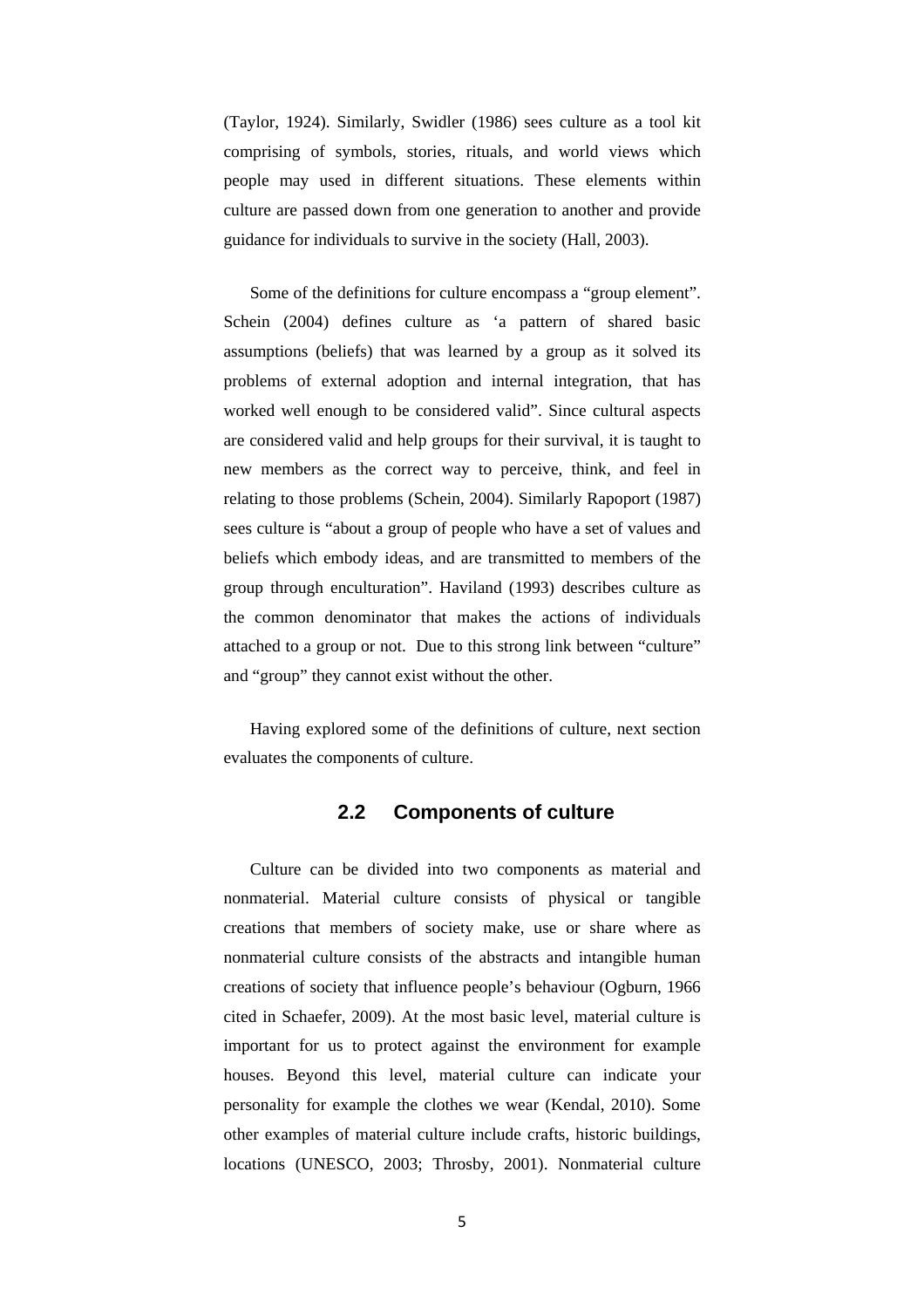comprises of beliefs, values, language, rules of behaviour, family patterns, political systems, networks. Kendal (2010) asserts the central component of material culture as the beliefs- the mental acceptance or confidence that certain things are true or real. In his definition, Hall (2003) also considers both material and nonmaterial culture when describing culture.

The main components of nonmaterial culture comprises of symbols, language, values and norms.

**Symbols**: symbol communicates abstract concepts with visible objects. Symbols provide shared meanings to a culture and can provide loyalty, animosity, love and hate.

**Language**: language helps to express ideas and enables communication with others.

**Values**: values are ideas of right and wrong, good or bad and desirable and undesirable. Kendal asserts that values do not dictate which behaviours are appropriate or inappropriate, but provide ideas or beliefs about behaviour. Values help us to evaluate people, objects and event.

**Norms**: Norms have behavioural expectations that are established in the form of rules or standards of conducts. Prescriptive norms say what behaviour is appropriate or acceptable whilst proscriptive norms say what behaviour is inappropriate or unacceptable.

Norms can be further classified into informal (folkways and mores) and formal (law) according to the leading sociologist William Sumner (Sumner, 1907). Folkways are informal norms or customs that may be violated without serious consequences (Sumner, 1907). Folkways are followed through imitation and with less social pressure, but not strictly enforced by law. On the other hand, Mores are considered to be compulsory for the stability of the society (Sumner, 1907). These are informal norms that are unavoidable and are based on cultural values and deemed to be important for the wellbeing of the society. Formal norms such as laws are written down as legislations and enforced by formal sanctions. According to Sumner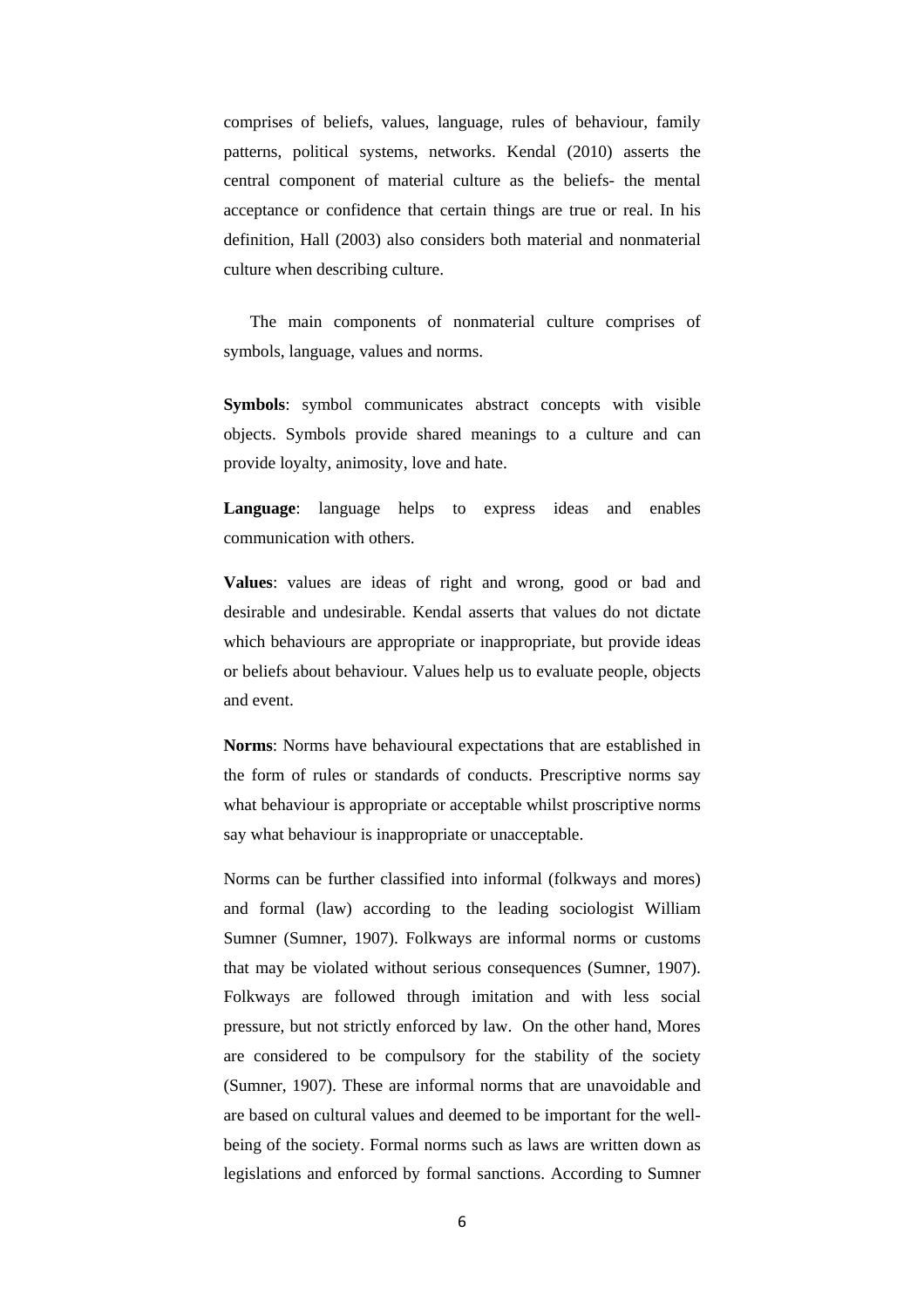(1907) folkways and mores create group patterns and behaviour within a society and because of the group pressure; people in the society tend to follow them.

Many researchers assert one of the core characteristics of culture as its generational transformation of the aforementioned components of culture: knowledge, beliefs, values and norms (Kroeber and Kluckhohn, 1953, in Faulkner et al., 2006; Rapoport, 1987; Hall, 2003; Schein, 2004).

#### **2.3 Culture and livelihood**

Daskon and Binns (2009) argue that culture is closely linked with both livelihood choices and opportunities. Livelihood comprises of capabilities, assets (both material/tangible and social/intangible resources), and activities required for a means of living (Chambers and Conway, 1992). Many authors emphasise the cultural impact towards sustainable livelihood (Daskon and Binns (2009); Adato and Meinzen-Dik, 2002). They argue that components of livelihood need to be expanded to include culture in addition to the components such as human capital, social capital, natural capital, financial and physical capital. When we consider the livelihood patterns of various societies, it is evident that they rely on the intangible assets such as traditional customs and knowledge, practices, beliefs, skills, and social institutions, scared sites, language, identity (Schech and Haggis, 2000; Adato and Meinzen-Dik, 2002). The research carried out by Cahn (2002) based in Pacific Island indicates that there is a strong link between culture and livelihood and emphasis livelihood must work within culture and tradition. Their study identified a number of factors that could have the impact of culture such as risk and vulnerability; access to and control of resources; choice and success of livelihood strategies; the incentives that people respond to; societal norms, gender roles and relations, traditional politics. Highlighting the importance of culture towards livelihood, Perez and Cahn (2000) asserts that sometimes unsustainable and unproductive livelihood patterns continue because of tradition and habits of communities.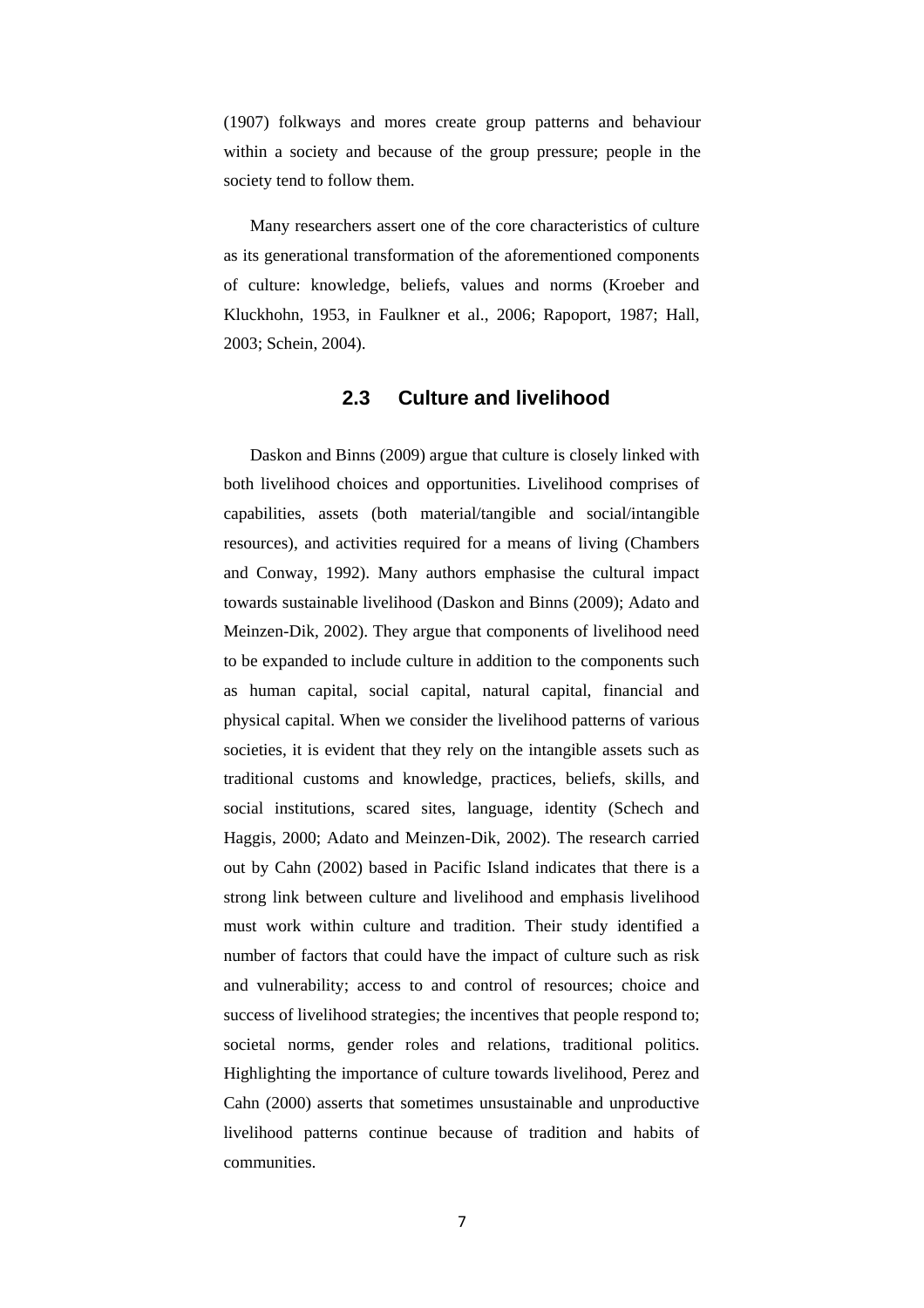By evaluating the above definitions and characteristics of culture, author summarises culture into below points: Culture…

…is a set of components (values, norms, symbols etc)

…is a way of life (that is influenced by the components)

…provides strategies for the survival

…provides livelihood choices and opportunities based on the available resources

…influences group behaviour

…is passed from one generation to another

Having identified what is culture and its components, the following section discusses how the above cultural elements have affected DRR activities by evaluating some reported case studies.

## **3. Culture and disaster risk reduction**

Within the main stream literature on DRR, it is often claimed that cultural elements are neglected when planning and implementing DRR strategies (Hoffman 1999; Wisner et al. 2004). As asserted by Nunn et al. (2007) and Oliver-Smith and Hoffman (1999) failing to address cultural aspects could lead to increase the vulnerabilities of community towards disasters and the development of unsuccessful DRR strategies. Similarly Huntington (2000) asserts that role of cultural values and attitudes as obstacles to or facilitators to progress of DRR activities have been ignored by governments and aid agencies. Accordingly, to further evaluate the impact of culture towards DRR activities following case studies are analysed. They consider the behaviours of communities and individuals when subjecting to disastrous situations along with the underline cultural aspects of them. Further, the case studies also evaluate the instances where the government interventions were unsuccessful due to neglecting cultural elements of the community.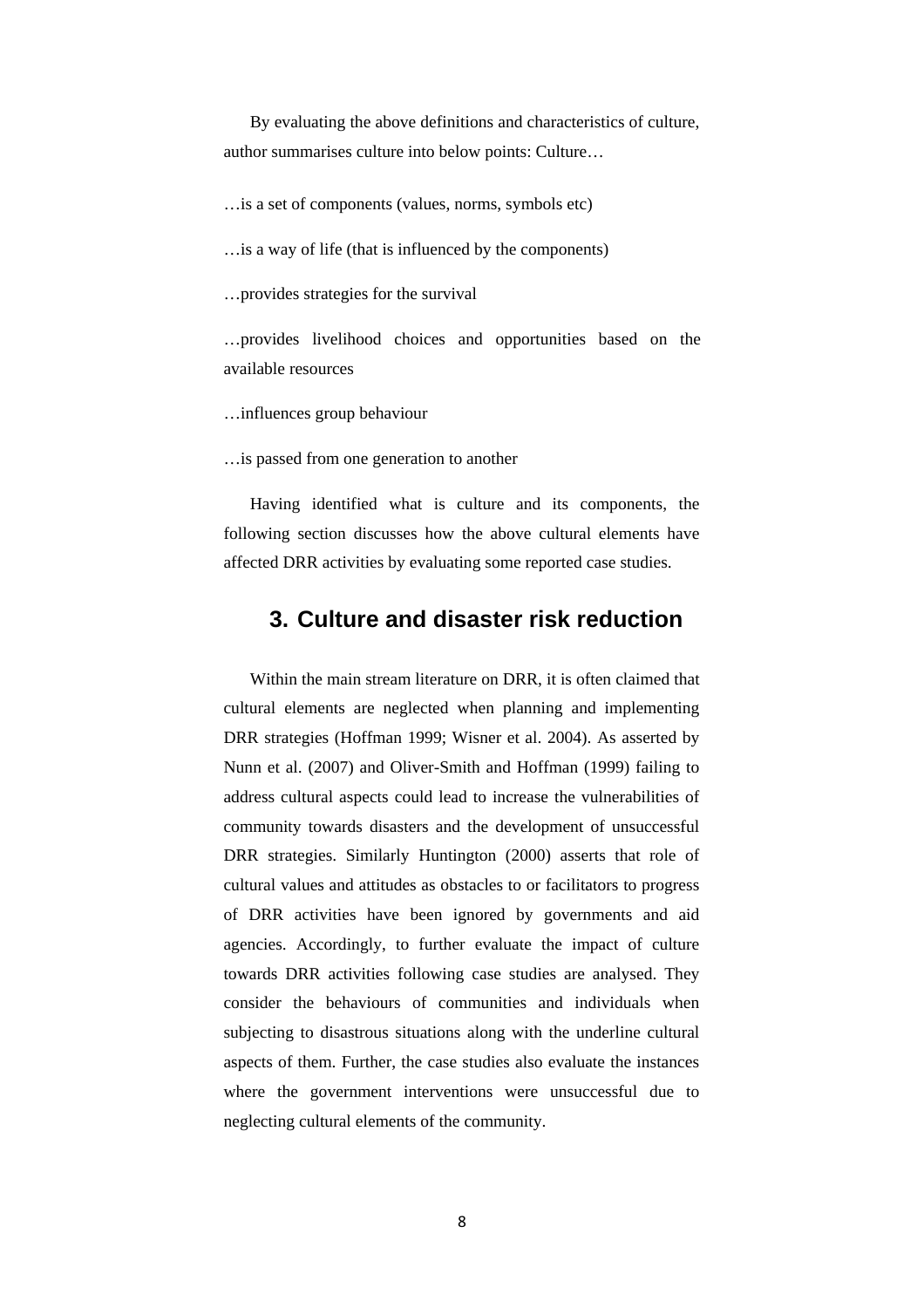People's ideology sharpened by culture regarding what is right and wrong could create a certain mindset or beliefs for people. These cultural beliefs play a major role in DRR activities as shown in the following example. The Merapi volcano in Indonesia is one of the most active volcanoes in the world. Despite the risk from the volcano, Jevanese community lives on the slopes of the volcano due to their livelihood patterns and cultural believes. Community living near the volcano, carryout annual offerings to the volcano following their traditions. De Coster (2002, cited in Lavigne et al, 2008 ) reports that because of the religious beliefs, majority of community living near the area thinks that losses due to the volcanic eruption is under the control of divine forces. During the eruption of Merapi in year 2006, going against the instructions of government authorities, some communities refused to evacuate their villages until they got instructions from their "cultural leader" (Lavigne et al, 2008). This example shows that community's vales judgement regarding following the orders of their cultural leader. The community's idea is such that they believe following the instructions of the cultural leader is "correct" than following scientific knowledge and instructions given by the government. Further, the community's belief regarding the relationship between god and human is strongly evident from the offerings and prayers communities do to the "gods" inherent in the hazards. Furthermore, this example shows how the behaviours of communities or groups are influenced by cultural beliefs as explained in above section (see (Schein, 2004; Rapoport, 1987; Haviland, 1993). As noted by Koentjaraningrat (1985), the Javanese community living near Merapi volcano believes that the village they live in and the land they cultivate are also their ancestors. As a result of that even during a disastrous situation, people do not prefer to evacuate their village and always want to return back soon to their village- to their ancestors.

Within the definitions of culture, "knowledge" that is transferred from one generation to another was highlighted. The importance of local, indigenous knowledge towards DRR was evident during the Indian Ocean Tsunami in December 2004. It was evident that different communities and individuals reacted to the Tsunami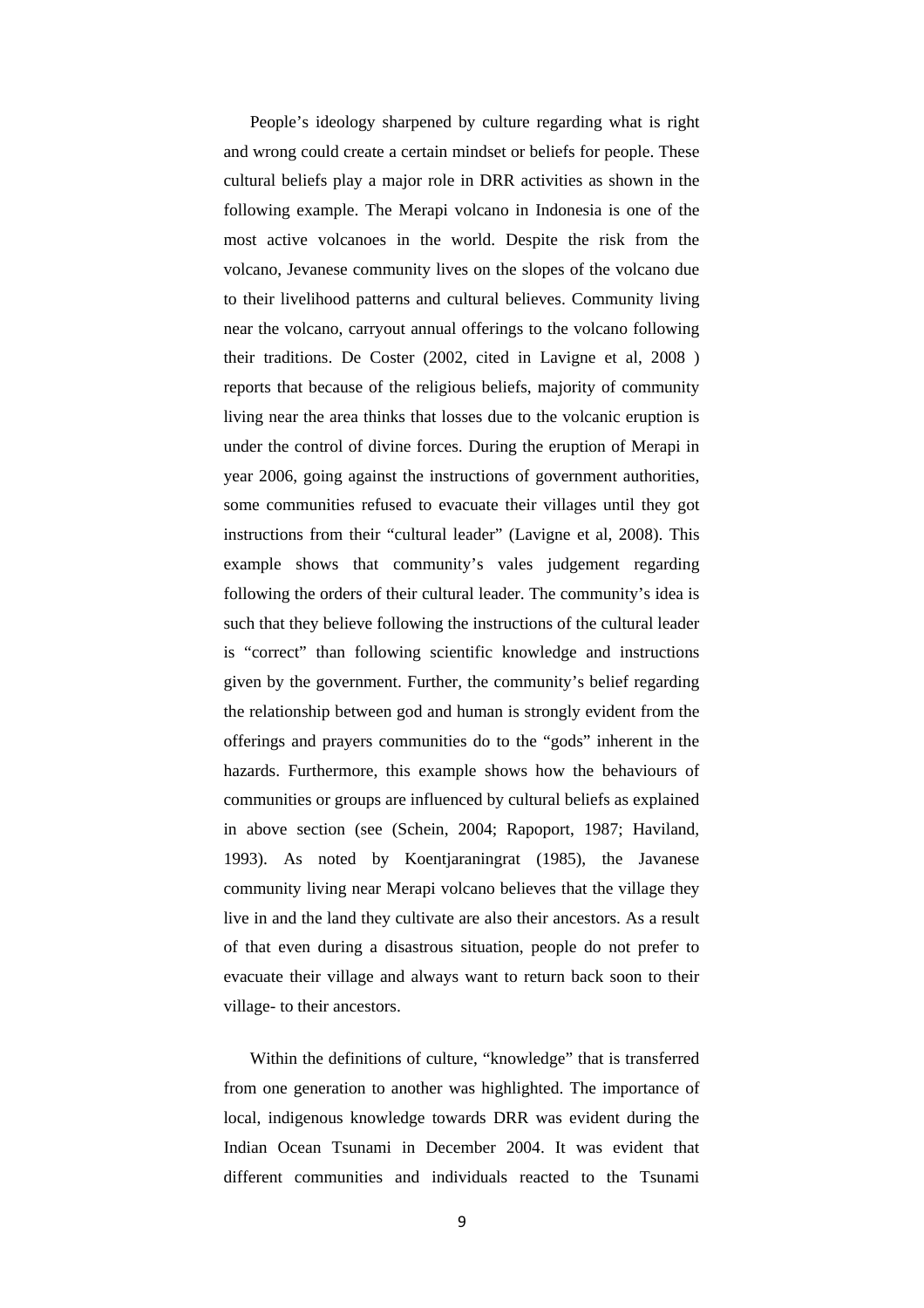disaster in different ways. Some communities and individuals who had indigenous knowledge regarding Tsunami were successfully survived from it. For example, the Moken community in Thailand identified the signs such as unusual behaviour of animals, birds and low tide as indications for a Tsunami from their traditional stories. Thus this community moved away from the sea towards protective areas (Arunotai, 2008). On the other hand, most of the other communities, migrants and tourists who do not have embedded historical knowledge within the mainstream regarding Tsunami did not identify Tsunami signs thus did not evacuate the danger zone. Further, some of the communities in Sri Lanka who lack such historical knowledge about the Tsunami moved towards the sea rather than moving away from the sea, when they saw the low tide created. However, author argues that lack of historical knowledge cannot be purely due to the none-existence of such knowledge. It could be also due to the none-transfer of historical knowledge and/or not accepting or ignoring historical knowledge by considering such knowledge as not valid or not according to the current state of art of the community. Nevertheless, sole reliance on indigenous knowledge for DRR activities can increase the vulnerability of people. For example, some of the traditional housing construction in Philippine island has not considered appropriate technical knowledge (Hall, 1997). Due to the readily available material from environment, traditional houses are constructed with bamboo trees. However, these houses do not have any measure to withstand strong winds thus fail during monsoon period.

The importance of material culture and disaster risk reduction also has a significant link. During disastrous situation, some communities did not want to evacuate their houses and other belongings indicating strong attachment towards the material that they are possessing. As noted by Lavigne et al (2008), after the Merapi volcano eruption in year 2006, despite the danger from the volcano, some people especially the men returned to their farms and houses day and night to protect them from looters. They identified the probability of subjecting to theft higher than the threat from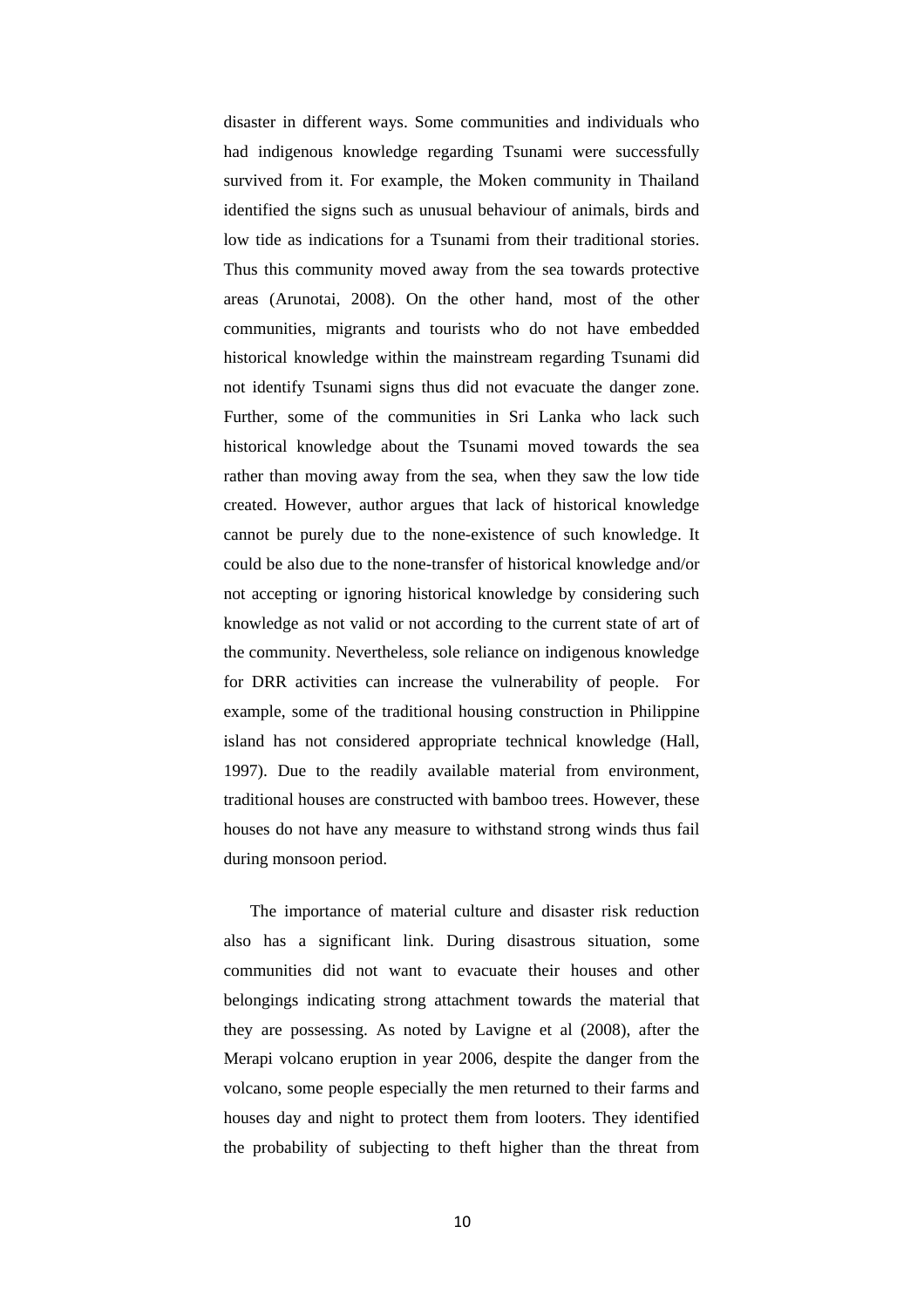volcano. Further, some people returned back to their villages despite the risk from the hazard to protect their houses and belongings.

Culture and livelihood of community have a strong link as evident from literature (Daskon and Binns (2009); Adato and Meinzen-Dik, 2002). Post-disaster recovery activities that neglected livelihood patterns of the affected community has challenged in most of the situations. For example, after the Tsunami in year 2004, Sri Lankan government impost a 100m buffer zone restricting any development within this limit. Even though the implementation of buffer zone was done to increase the safety of the community living in the coastal areas, it affected their livelihood patters and main source of income. Hence, the community continued to live and use 100m buffer zone neglecting the government's restrictions. This led the government to revise the policy related to buffer zone and to develop appropriate policy that consider both livelihood patters of the community and safety (Nissanka et al, 2008). In another example, the 1992 earthquake in Flores Island in Indonesia, some communities living in Babi Island were relocated due to the possibility of subjecting those villages to Tsunami. The relocated area Nangahure, was about 200m away from the shoreline. However, the relocation did not consider the social, cultural and economical conditions of the community (Boen and Jigyasu, 2005). Similar to the situation in Sri Lanka, sea was very much a part of their lives thus their livelihood fisheries was severely affected due to the relocation. Post-disaster reconstruction activities also neglect the traditional features associated with the community's houses. For example, the earlier houses were built up on poles to prevent submerged during high tides. The fishermen used these poles to tie their boats near to their houses during high tides. However, after the relocation, houses were built up on land without considering the requirements of the community. Boen and Jigyasu (2005) reports that after 8 years in 2001, most of the community has left their relocated village Nangahure, and gone back to live near the shoreline and build up their houses on poles creating a similar circumstances of 1992 earthquake condition.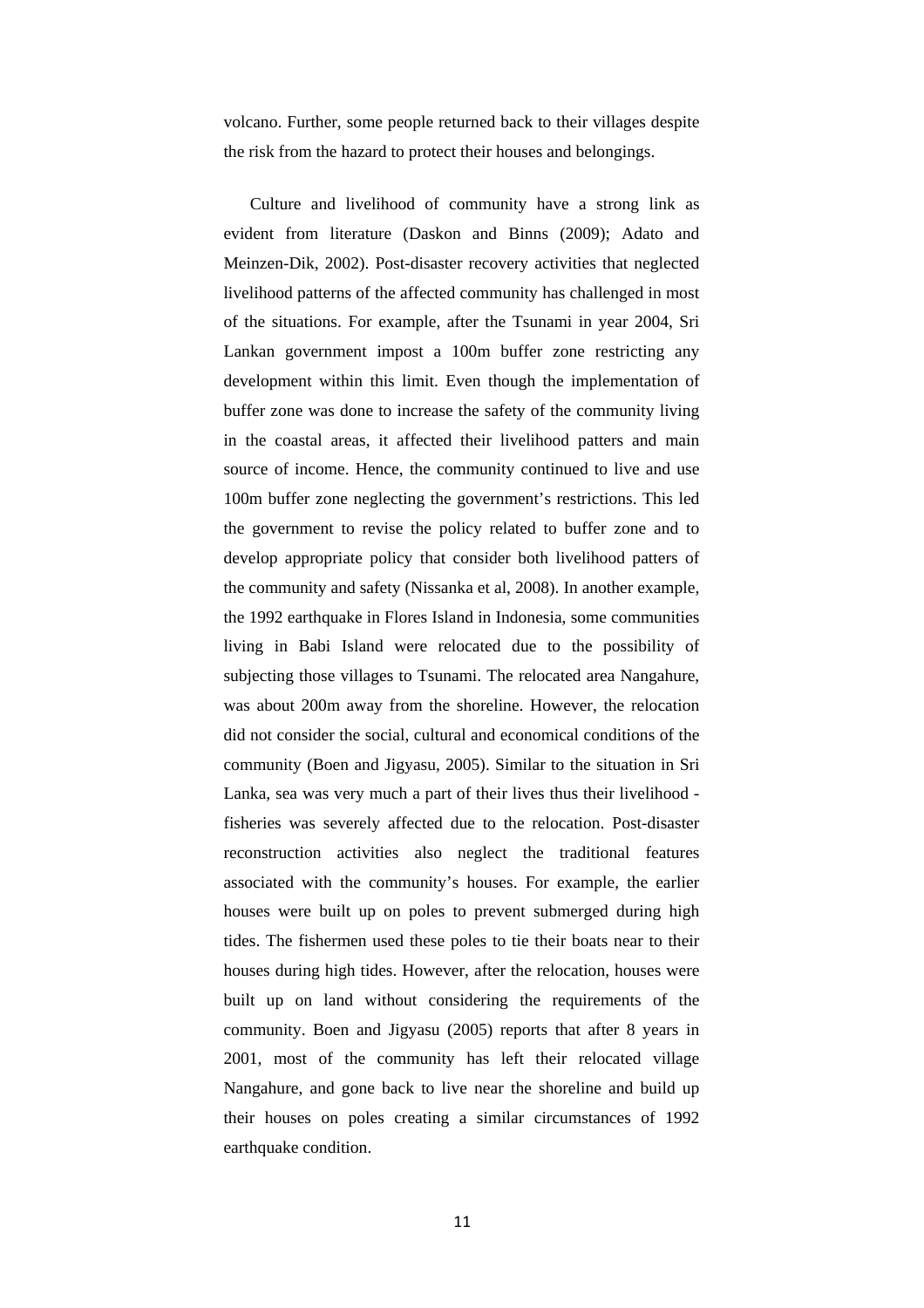# **4. Discussion**

The analysis of case studies in the above section linked cultural factors with DRR activities. They highlighted how culture has influenced DRR activities and vice-versa. It was evident that in some instances, culture has become a factor for the survival of the communities from disasters where as in some instances culture has acted as a barrier for effective DRR activities. Therefore, it can be argued that culture has the power of increasing or reducing vulnerability of communities towards disasters. Further, above case studies highlighted that lack of considerations on cultural aspects of the affected community can hamper effective DRR strategies thus increasing vulnerability of the affected community rather than reducing it. However, as explained in the above section (Lavigne et al, 2008; Hall, 1997) factors such as climate change, infrequent patterns of natural hazards, poverty and economic conditions of disaster vulnerable communities indicate that it is difficult for them to withstand the effects of disasters and survive on their own by strictly adhering to cultural believes whilst totally relying on the indigenous knowledge on disasters and DRR measures.

Literature and case studies on culture and DRR lead to three questions that need investigating.

- How to integrate positive aspects of culture towards effective DRR activities?
- How to reduce negative impact from cultural towards DRR activities?
- How to make DRR strategies and measures compatible with cultural aspects of community?

Giving due consideration to cultural aspects of communities and providing appropriate scientific knowledge to increase community resilience against natural disasters can be identified as a way forward to effectively integrate culture and DRR. However, the next question is how we can do this integration? According to the views of Schein (2004), one of the seminal authors in culture, cultural beliefs can take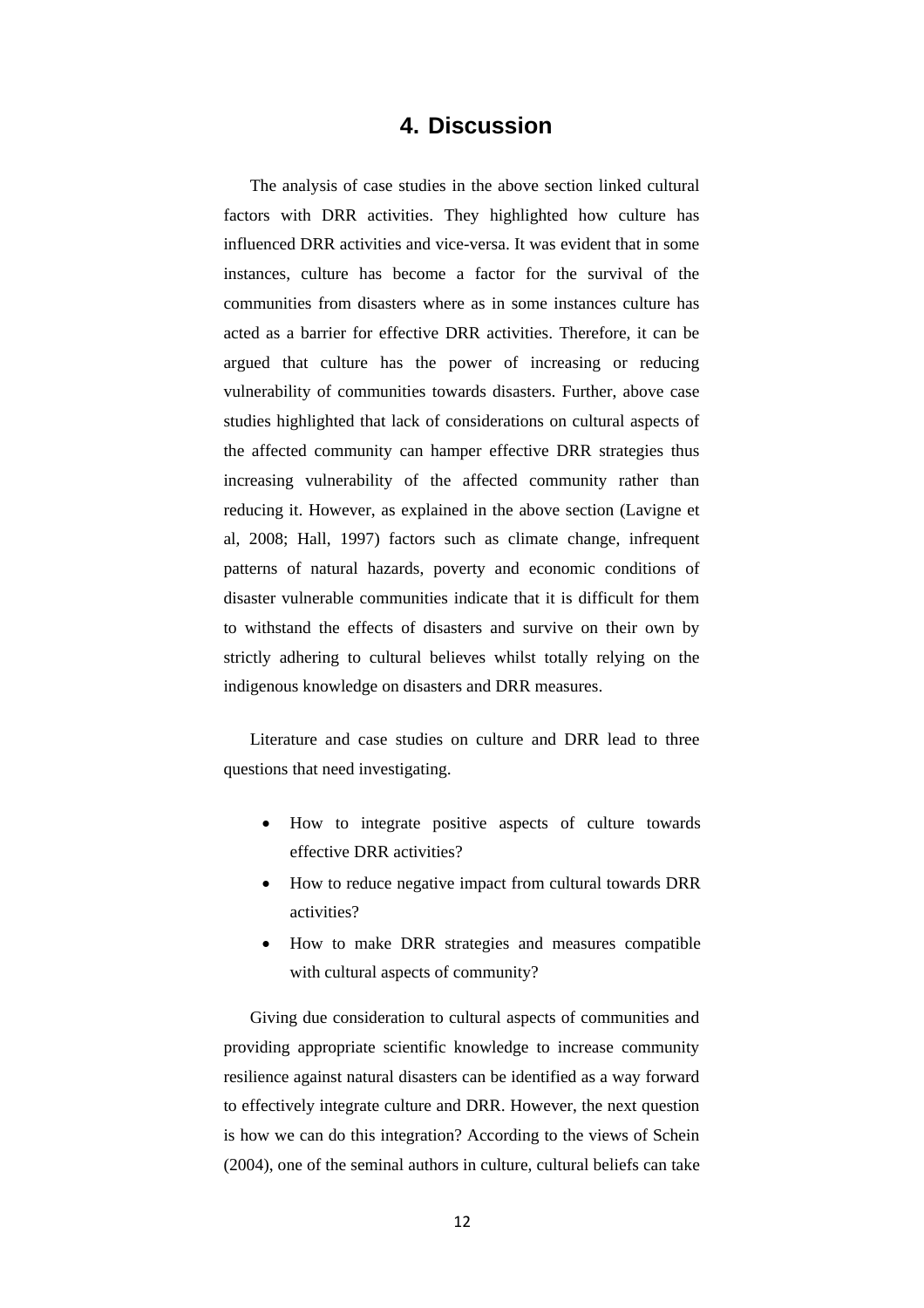two forms: espouse and actual. People like to promote or possess espoused cultural beliefs where as actual beliefs are manifest through one's unconscious behaviour. Understanding culture by only studying the surface level manifestation can therefore be not successful as people may claim one but the actual underlying belief can be different. Proper engagement with culture is therefore, a vital part if we are to utilise culture towards effective DRR activities and vice-versa. Accordingly, community based DRR activities are considered as a better way of integrating cultural aspects for effective DRR activities (Mercer, 2009). Community based DRR activities are a form of participant empowerment and a mechanism that transfer ideas from community to the authorities who take decisions at the top level of the governance system. Further, community based DRR activities provide opportunities for the affected community to provide their contribution towards the development of DRR strategies and measures thus increasing community's commitment and belongingness for the disaster management activities that they are involved in. For instance the study carried out by Rathnayake and Rameezdeen (2008) revealed that the owner driven housing reconstruction activities after the Tsunami disaster was much successful than the donor driven housing reconstruction. The owner driven housing reconstruction were led by the community that were affected by the Tsunami with external financial support and technical assistance where as donor driven housing programmes were completely handled by donor agencies. Above case studies indicated that in some instances, communities going against the government's disaster mitigations strategies and evacuation efforts by strictly following the traditional cultural beliefs of the society (see Lavigne et al, 2008). However, community based DRR activities can be used as a mechanism to provide awareness to the community about the risks that they could encounter from such cultural beliefs.

# **5. Conclusion**

The study evaluates the influence of culture towards DRR activities. Definitions of culture indicated that culture is important to the individuals as well as to the society. As individuals, people rely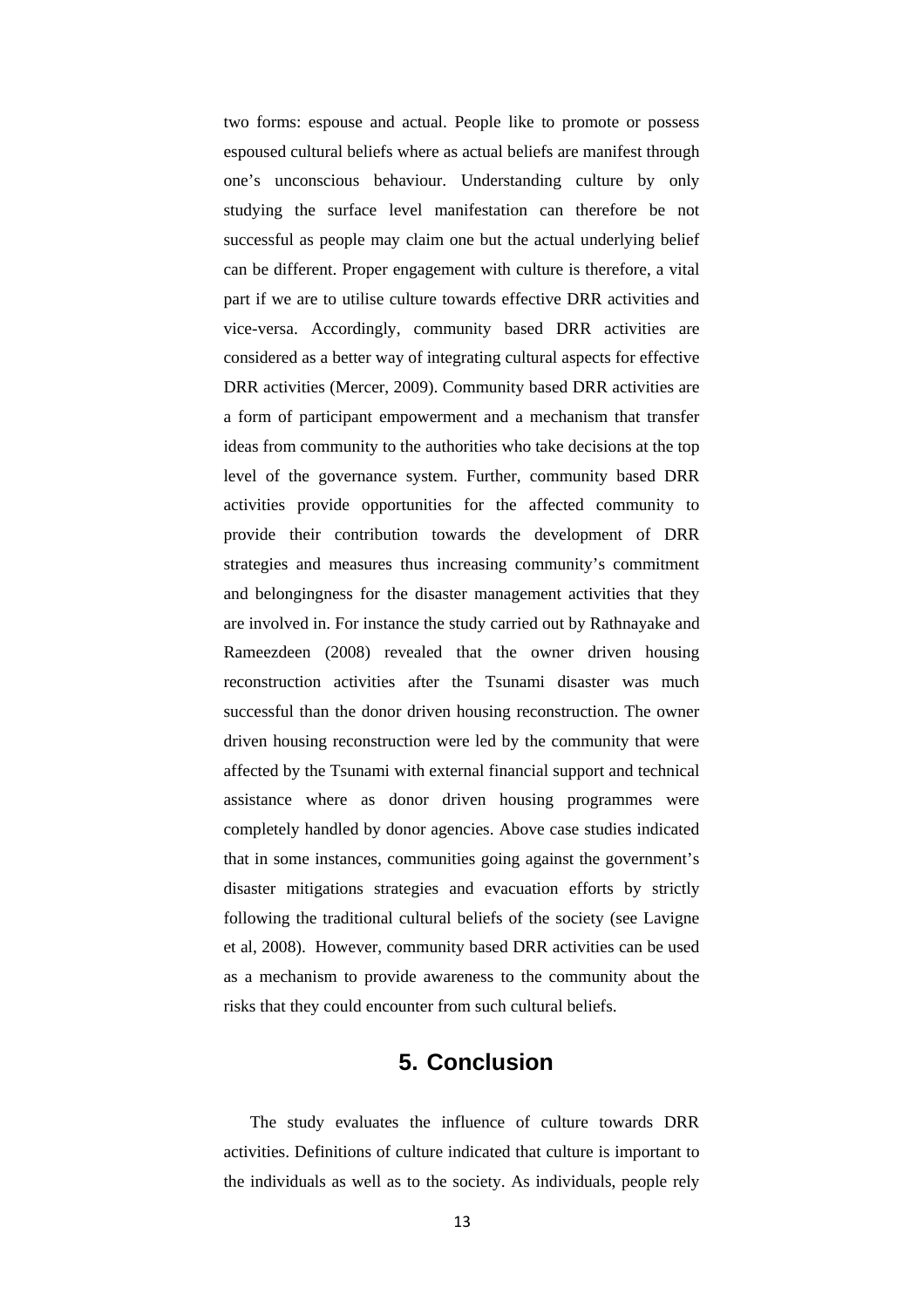on culture because; it provides information for them to survive in the world. Survival of the society also depends on the culture as without systems, rules and laws that protect the rights of the society, it will not survive. Culture provides certain identity to a community based on the common language, values and norms that they have, and the symbols they are used to. Due to the generational transformation of cultural components such as knowledge, beliefs, values and norms, society's values are preserved for the future. This also helps to further strengthen the sustainability and identity of the society/community. Due to the close link between culture and group, culture can be an enormously stabilising aspect for a society as well as could lead to conflicts and violence when people within the group act differently than the set cultural values of the group. Culture is strongly linked with livelihood patterns of the communities thus when the cultural factors are aligned with the livelihood patterns, communities can be more resilience towards economic, social and environmental challenges. This is due to the fact that a community's culture is closely linked with resource availability in the society, traditional knowledge that is being transferred from generations that provide guidance to survive.

The strong link between culture and disaster risk-averseness was evident from the paper. The risk perception regarding disasters and the impact these disasters can bring towards community and individuals can be influenced by the cultural aspects such as beliefs, traditional knowledge, values, behaviour of the community/group that they are belonging to, livelihood patterns etc. It was also identified that culture can act as a both positive and negative aspect for DRR. Therefore, the paper emphasis the importance of sustaining and integrating with culture that reduces risk, and also engaging with culture that increases the vulnerability of communities from disasters. It is important to make the DRR strategies compatible with cultural aspects of the community in further strengthening community's coping capacity towards disasters. Further, the integration of local knowledge with appropriate scientific knowledge in an effective way to make the disaster affected communities resilience against natural disasters and their impacts also emphasised.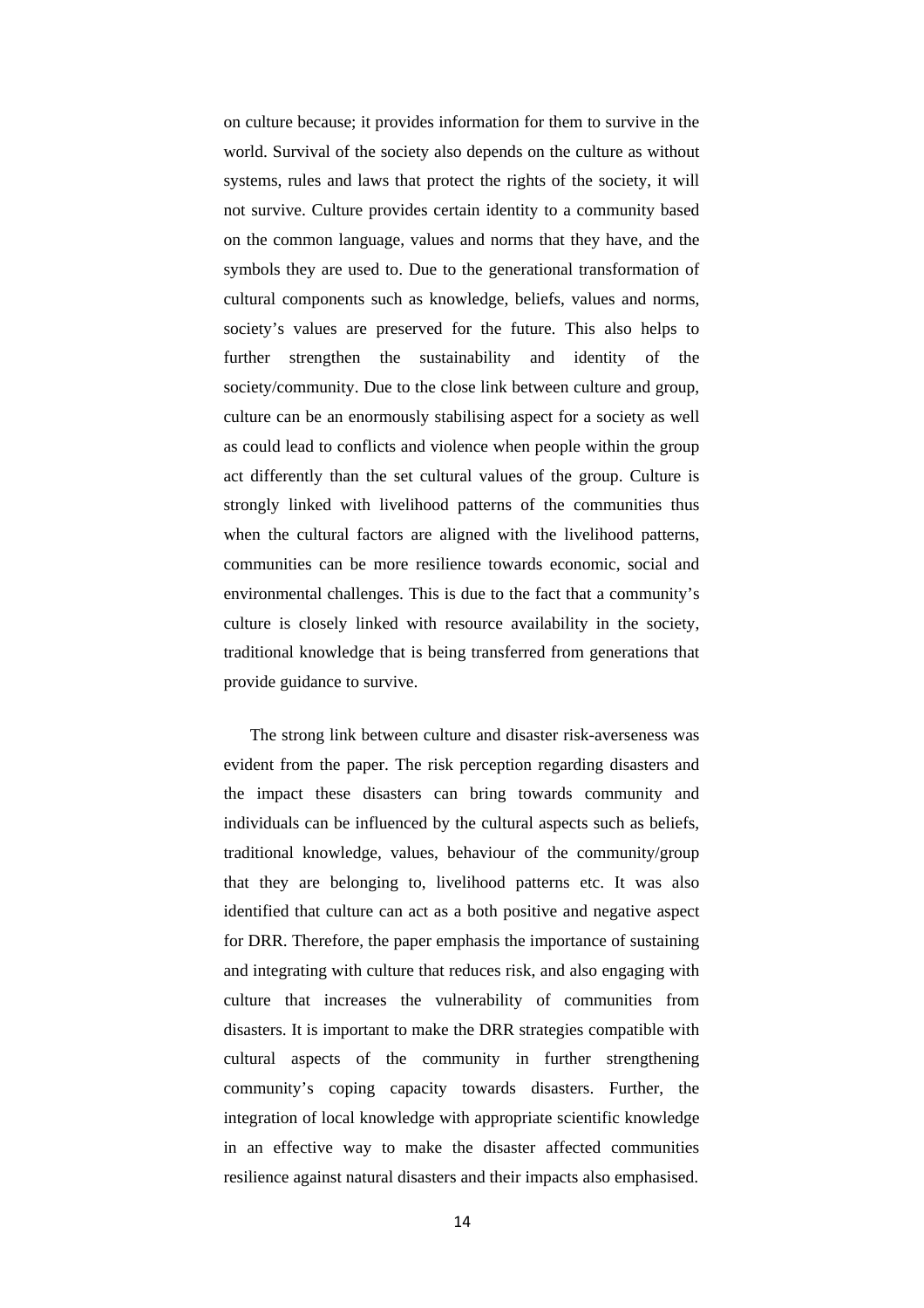## **6. References**

Adato M and Meinzen-Dik R. 2002, *Assessing the impact of agricultural research on poverty using the sustainable livelihood framework,* International food policy institute, USA

Arunotai, N. 2008, Saved by an old legend and a keen observation: the case of Moken sea nomads in Thailand, *Indigenous knowledge for disaster risk reduction: good practices and lessons learnt from the Asia-Pacific region,* R. Shaw, N. Uy and J. Baumwoll, eds., UNISDR Asia and Pacific, Bangkok, pp.73-78.

Baligh, H H, 1994, Components of culture: Nature, interconnections and relevance to the decisions on the organisational structure, *Management science*, 40. 1

Boen T and Jigyasu R, 2005 Cultural considerations for post-disaster reconstruction: Post Tsunami challenges, available online at http://www.adpc.net/irc06/2005/4-6/TBindo1.pdf (accessed July 2010)

Cahn, M 2002, Sustainable livelihood approach: concept and practice, accessed June 2010, available at: http://forum.devnet.org.nz/conf2002/papers/Cahn\_Miranda.pdf (accessed June 2010)

Chambers R and Conway G R 1992 Sustainable rural livelihoods: practical concepts for the 21<sup>st</sup> century, *IDS discussion paper no.* 296, IDS, Brighton

Daskon C and Binns T, 2009 Culture, tradition and sustainable rural livelihoods: Exploring the culture-development interface in Kandy, Sri Lanka, *Community development journal*, May

EM-DAT (The International Disaster Database), Available online: http://www.emdat.be/explanatory-notes [accessed on June 2010]

Faulkner, S., Baldwin, J., Linsley, S. 2006 Layers of meaning: an analysis of definition of culture, in J. R. Baldwin, S. L. Faulkner, M.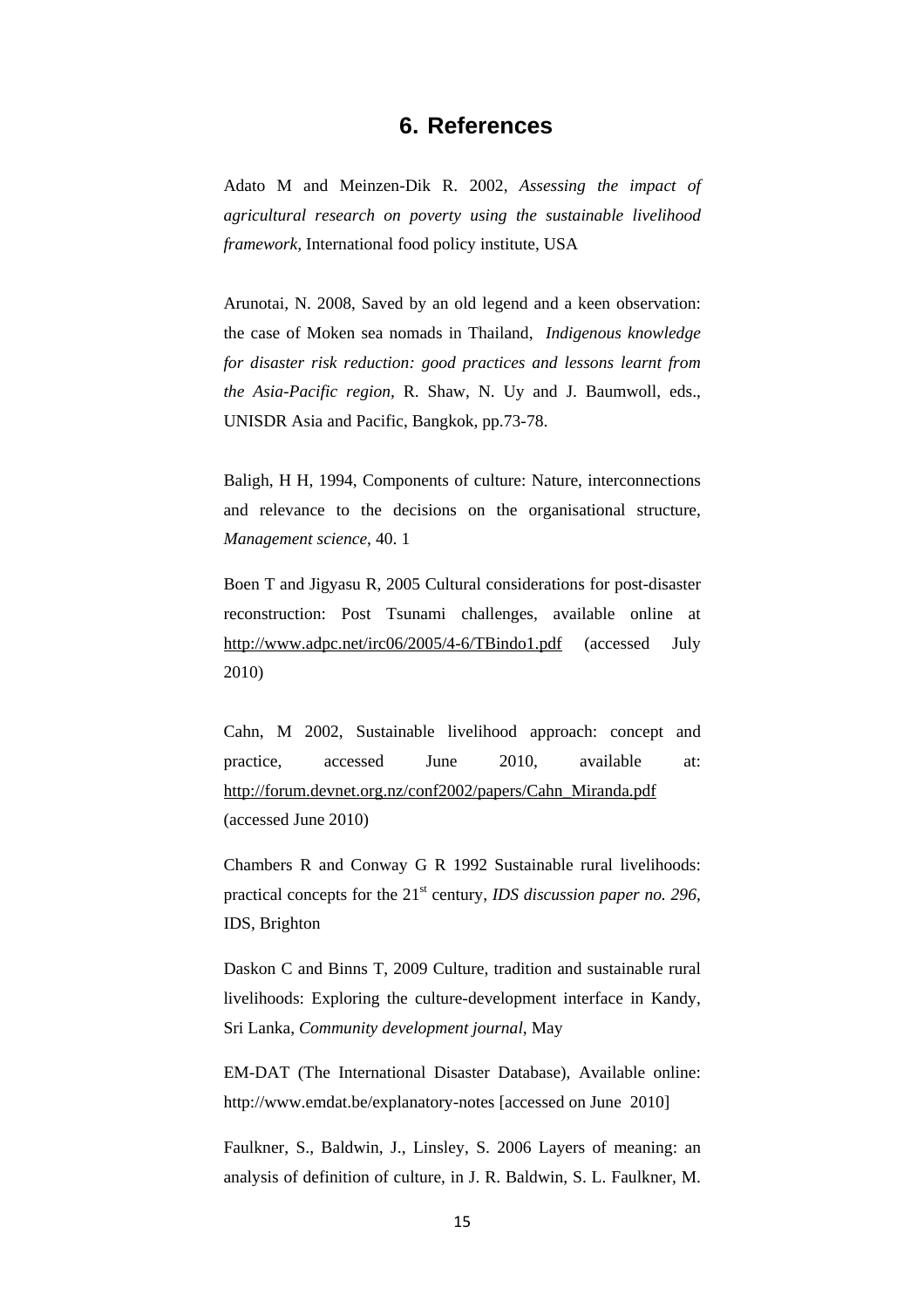L. Hecht and S. L. Lindsley, eds, *Redefining Culture: Perspective Across the Disciplines*, Lawrence Erlbaum Associates, Inc., New Jersey, pp. 27–52.

Hall, J R, 2003, *Sociology on culture*, Routhledg, New York

Hall, N. 1997 Incorporating local level mitigation strategies into national and international disaster responses, in J. Scobie, (ed.): *Mitigating the Millennium, Intermediate Technology Development Group*, Rugby, pp. 35–45.

Haigh R and Amaratunga D, 2010, An integrative review of the built environment discipline's role in the development of society's resilience to disasters, *International journal of disaster resilience in the built environment*, 1.1 pp 11-24

Haviland W A, 1993 *Cultural Anthropology*, Orlando, Floroda

Hoffman, S. M. 1999 Anthropology and the angry earth: an overview. In Oliver-Smith A and Hoffmann S M, eds., *The angry earth: disasters in anthropological perspective*, Routledge, New York, 1-16.

Huntington, S. P. 2000 Foreword – cultures count, in L. E. Harrison and S. P. Huntington, eds, *Culture Matters: How Values Shape Human Progress*, Basic Books, New York

Kendall D 2010 *Sociology in our times*, 8<sup>th</sup> Edition, Cengage Learning, USA

Koentjaraningrat A, 1985, *Javanese culture*, Oxford University press, Singapore

Kroeber, A. L. and Kluckhohn, C. 1953 *Culture, A Critical View of Concepts and Definitions*, Harvard University Press, Cambridge.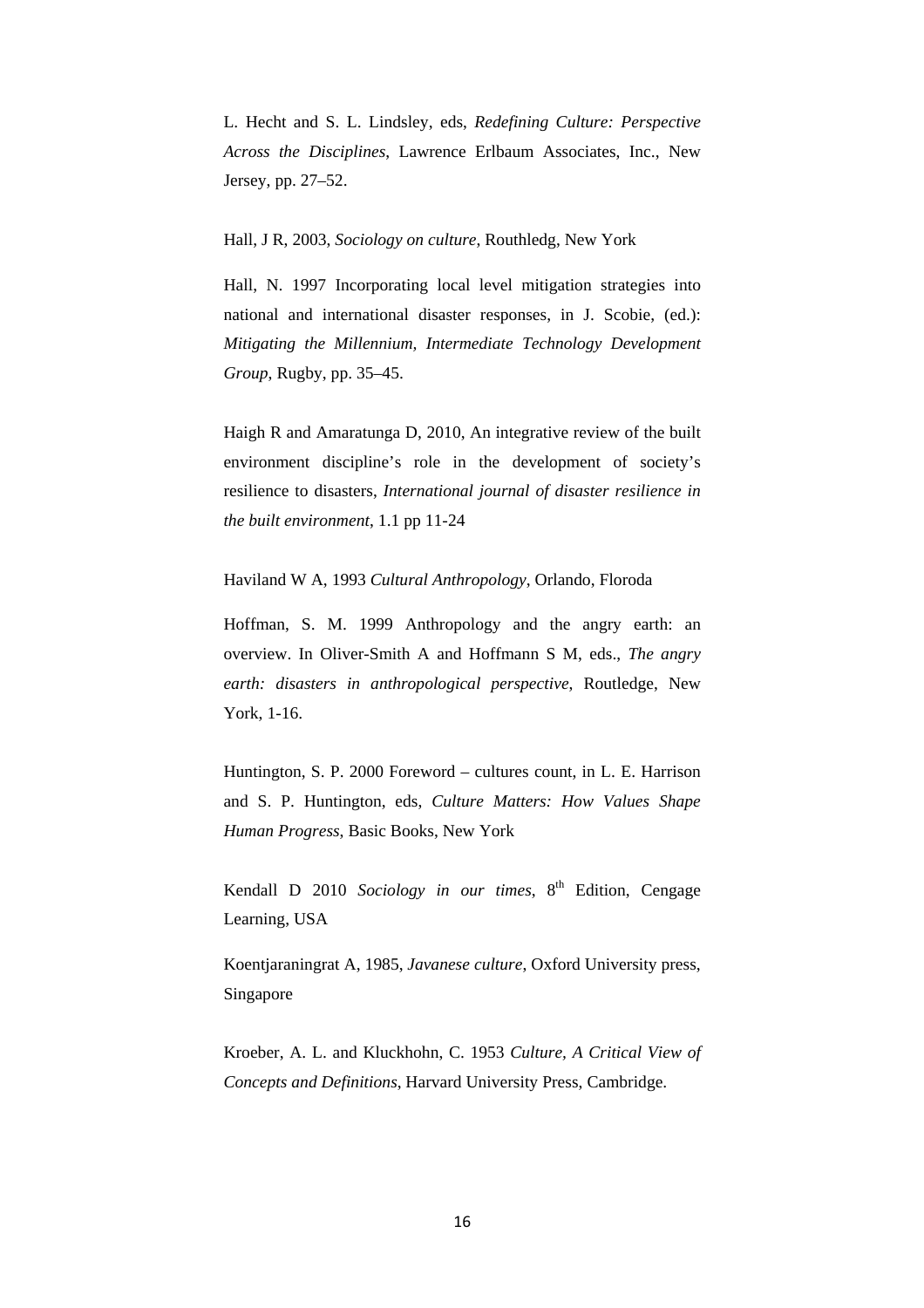Lavigne, F et al 2008, People's behaviour in the face of volcanic hazards: Perspectives from Javanese communities, Indonesia, *Journal of Volcanology and Geothermal Research*, 172, pp 273-287

McEntire, D., Crocker, C.G. & Peters, E. (2010). Addressing vulnerability through an integrated approach, *International Journal of Disaster Resilience in the Built Environment,* 1**,** 50 - 64

Mercer J 2009, Cultural Perceptions of Hazard and Risk, keynote, *Disaster Risk Reduction for Natural Hazards: Putting Research* into *Practice, University College London, 4-6<sup>th</sup> November 2009* 

Nanda, S. and Warms, R. L. (2007) *Cultural Anthropology*, Wadsworth/Thomson Learning, Belmont, CA.

Nissanka N.M.N.W.K, Karunasena G, Rameezdeen. R, 2008, Study of Factors Affecting Post Disaster Housing Reconstruction, in Keraminiyage K, Jayasena S, Amaratunga D and Haigh R, (Eds), *Post Disaster Recovery Challenges in Sri Lanka*, CIB, The University of Salford, UK

Nunn, N, P. D., Hunter-Anderson, R., Carson, M. T., Thomas, F., Ulm, S., and Rowland, M. J. (2007). Times of plenty, times of less: last-millennium societal disruption in the Pacific Basin. *Human Ecology,* 35(4), 385–401.

Ogburn, W F.1966, *Social change: With respect to cultural and original nature*. Oxford England: Delta Books

Oliver-Smith, A. S. 1996, Anthropological research on hazards and disasters, *Annual Review of Anthropology,* 25, 303-328.

Oliver-Smith, A. S., and Hoffman, S. M. 1999 *The angry earth,*  Routledge, New York.

Perez I N and Cahn M 2000 Water and livelihoods: a participatory analysis of a Mexican rural community, *Research report 00/01*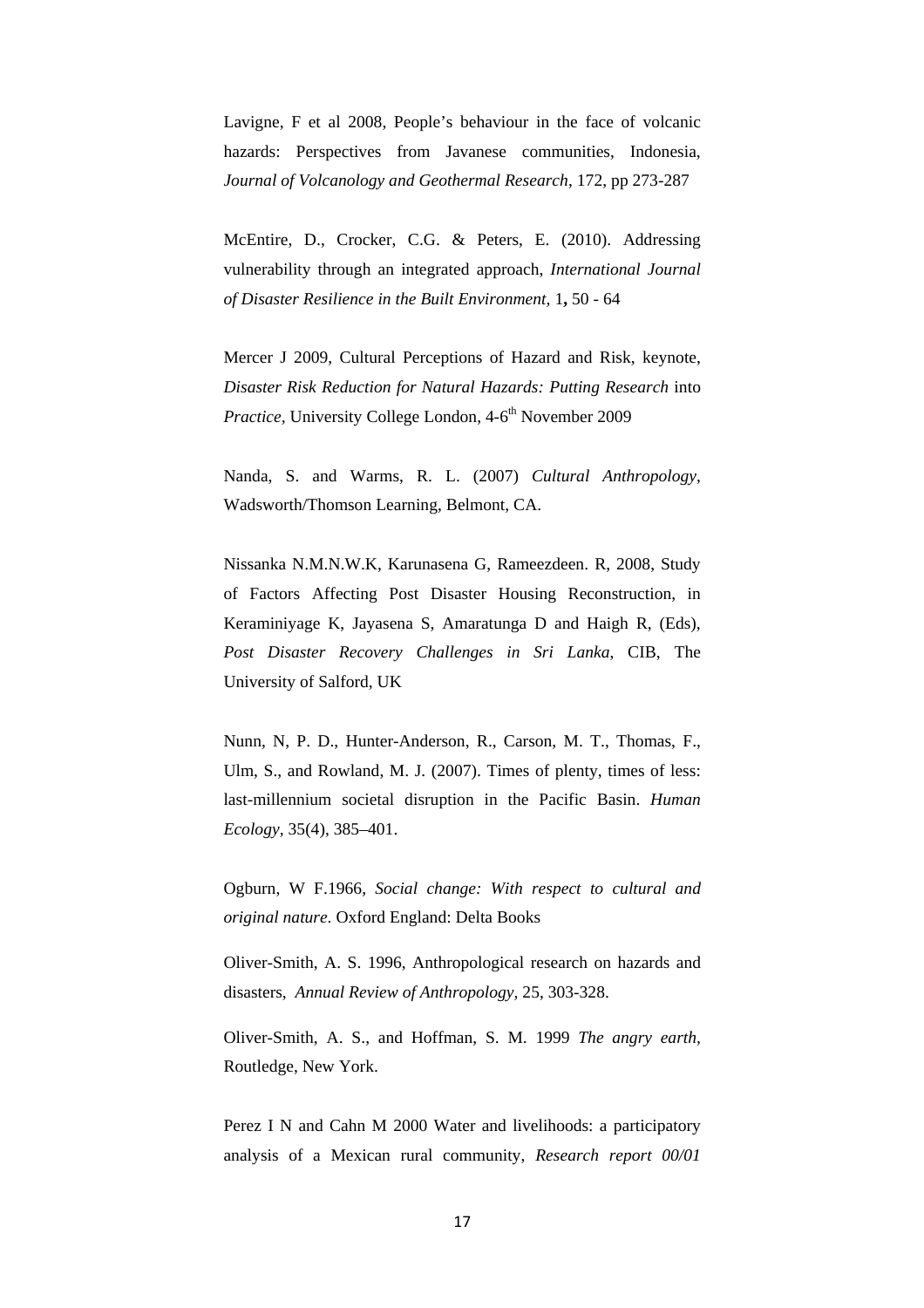*Division of applied management and computing*, Lincoln University, NZ

Rapoport A, 1987, On the cultural responsiveness of Architecture, *Journal of Architectural Education,* 41/1

Ratnayake R.M.G.D. and Rameezdeen R. 2008, Post Disaster Housing Reconstruction: Comparative Study of Donor Driven vs. Owner Driven Approach in Keraminiyage K, Jayasena S, Amaratunga D and Haigh R, (Eds), *Post Disaster Recovery Challenges in Sri Lanka*, CIB, The University of Salford, UK

Schaefer, R T, 2009. *Sociology: A Brief Introduction 8th Edition.* New York: McGraw-Hill

Schech, S. and Haggis, J. 2000, *Culture and Development: A Critical Introduction*, Blackwell, Oxford

Schein, E. H. (2004). *Organizational culture and leadership*. San Francisco: Jossey-Bass

Sumner, W.G. 1907, *Folkways: A study of the sociological importance of usages, manners, customs, mores, and morals,* Ginn and Company, Boston

Swidler, A. 1986, Culture in Action, *American Sociological Review*, 51(2): 273-286.

Taylor W 1924, *Primitive Culture*, 7th ed. New York: Brentano's

Throsby, D. 2001, *Economics and Culture*, Cambridge University Press, Cambridge

UN/ISDR (United Nations International Strategy for Disaster Reduction), (2009) *2009 UN/ISDR terminology on disaster risk reduction*, UN/ISDR, Geneva

UNESCO. (2003) Convention for the safeguarding of the intangible cultural heritage, Available online at accessed at: http://www.unesco.org/culture/ich/index.php (accessed June 2010).